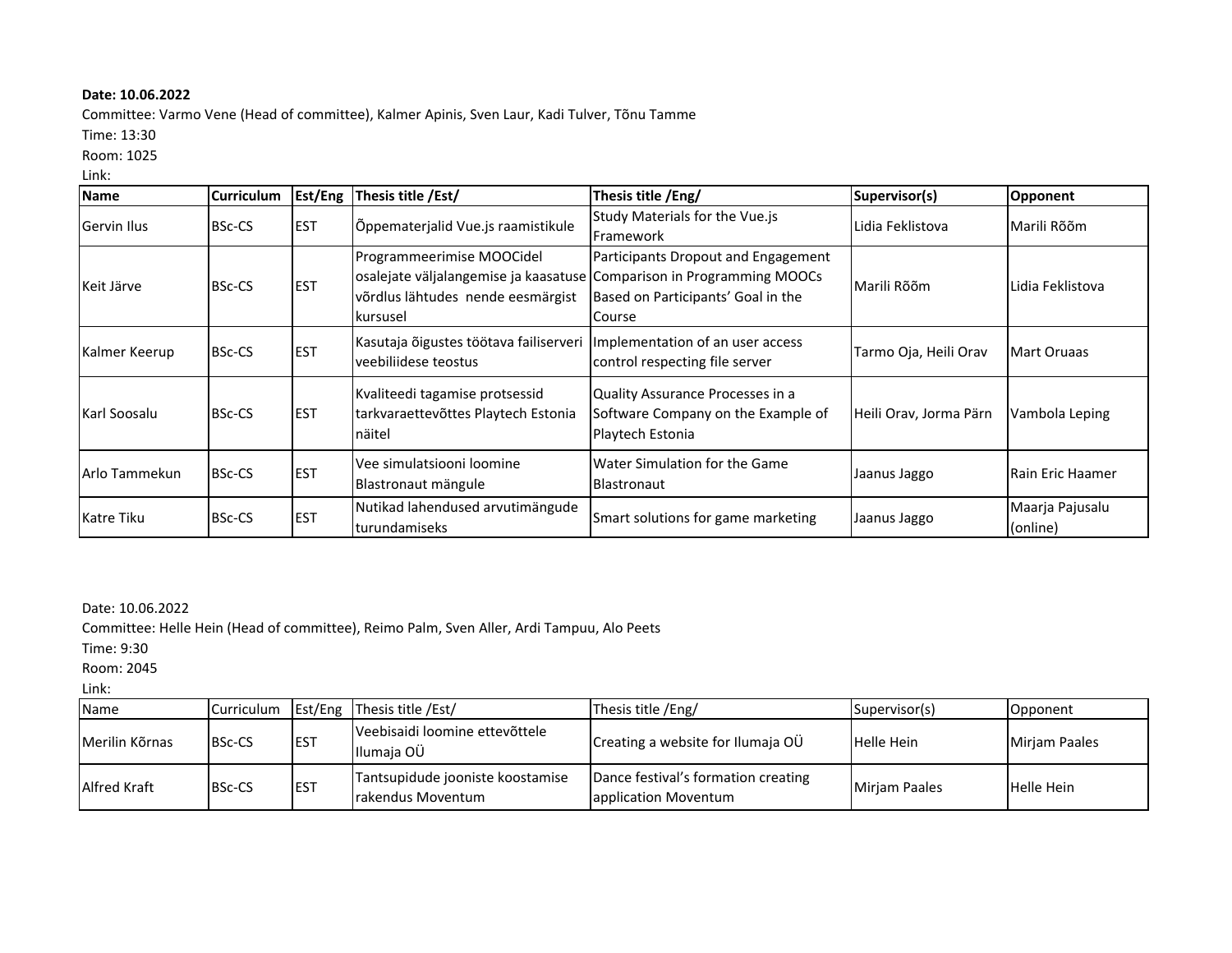| Marvin Vihman             | <b>BSc-CS</b> | <b>IEST</b> | Ristsõnade automaatne genereerija                                                         | Automatic Crosswords Generator                                            | Sven Aller                             | Heili Orav   |  |
|---------------------------|---------------|-------------|-------------------------------------------------------------------------------------------|---------------------------------------------------------------------------|----------------------------------------|--------------|--|
| Priit Vallap              | <b>BSc-CS</b> | <b>EST</b>  | Tekstülesannete automaatne<br>lahendaja                                                   | Automatic mathematical word problem<br>solver                             | Sven Aller                             | Heili Orav   |  |
| <b>30-minutiline PAUS</b> |               |             |                                                                                           |                                                                           |                                        |              |  |
| Carmen Akkermann BSc-CS   |               | <b>IEST</b> | Keskse tollivormistuse<br>lfunktsionaalsuse analüüs<br>automatiseeritud ekspordisüsteemis | Analysis if Centralised Clearance in<br>Automated Export System           | Arne Ansper, Helle Hein Vambola Leping |              |  |
| <b>Sarah Lannes</b>       | <b>BSc-CS</b> | <b>EST</b>  | Informaatika üliõpilaste<br>sisseastumise motivatsioon                                    | Motivation for Admission of Computer<br>Science Students                  | Reelika Suviste, Merilin<br>Säde       | Marili Rõõm  |  |
| Sandra Lannes             | <b>BSc-CS</b> | <b>EST</b>  | Hoiakud matemaatikast ning nende<br>seos programmeerimisega                               | <b>Attitudes Towards Mathematics and</b><br>Their Relation to Programming | Reelika Suviste                        | Merilin Säde |  |

# **Date: 10.06.2022**

Committee: Vesal Vojdani (Head of committee), Ahti Põder, Madis Vasser, Jaan Janno, Heidi Meier

Time: 10:00

Room: 2034

Link:

| <b>Name</b>               | <b>Curriculum</b> |             | <b>Est/Eng Thesis title / Est/</b>                                                               | Thesis title /Eng/                                                                                                                                                             | Supervisor(s)       | Opponent     |  |
|---------------------------|-------------------|-------------|--------------------------------------------------------------------------------------------------|--------------------------------------------------------------------------------------------------------------------------------------------------------------------------------|---------------------|--------------|--|
| <b>Kristo Markov</b>      | <b>BSc-CS</b>     | <b>IEST</b> | Arvuti sõnastike seletuste<br>automaatne genereerimine ja<br>kontrollimine Eesti Wordneti näitel | Programme for Automatic Generation<br>and Verification of Computer Dictionary Heili Orav, Indrek<br>Definitions Developed on the Example of Jentson<br><b>Estonian Wordnet</b> |                     | Krista Liin  |  |
| Henri Sellis              | <b>BSc-CS</b>     | <b>EST</b>  | Mitte-eukleidiline ruum<br>virtuaalreaalsuses                                                    | Non-Euclidean Space in Virtual Reality                                                                                                                                         | <b>Madis Vasser</b> | Jaanus Jaggo |  |
| Sisask Laur               | <b>BSc-CS</b>     | <b>IENG</b> | Minecrafti võistlusmängude<br>õppimine stiimulõppega                                             | Learning Competitive Minecraft<br>Minigames with Reinforcement Learning                                                                                                        | Tambet Matiisen     | Roman Ring   |  |
| <b>30-minutiline PAUS</b> |                   |             |                                                                                                  |                                                                                                                                                                                |                     |              |  |